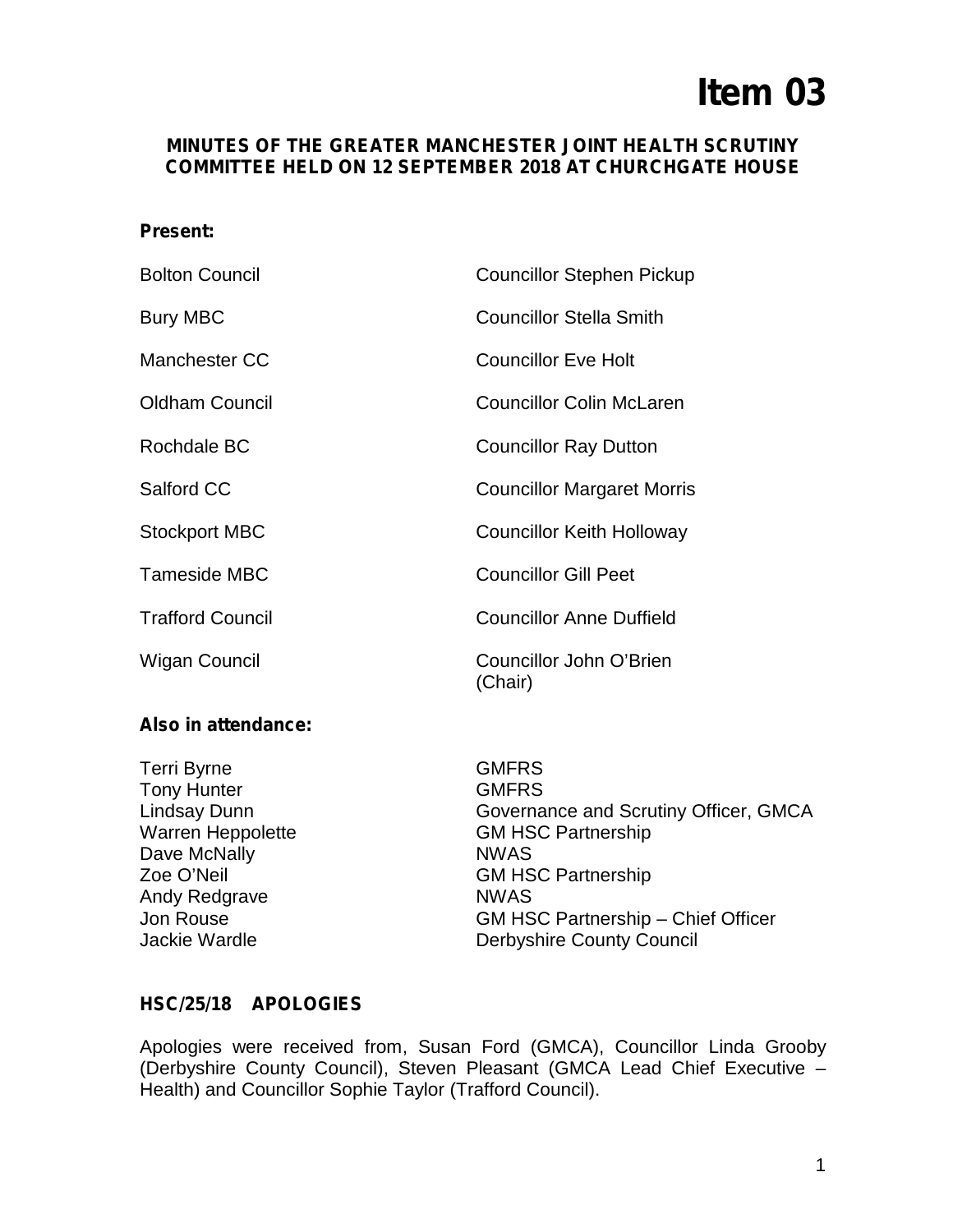# **HSC/26/18 DECLARATIONS OF INTEREST**

There were no declarations of interest made in relation to any item on the agenda.

# **HSC/27/18 MINUTES OF THE MEETING HELD 11 JULY 2018**

The minutes of the meeting held 11 July 2018 were presented for consideration.

# **RESOLVED/-**

To approve the minutes of the meeting held 11 July 2018.

# **HSC/28/18 AUTOMATED EXTERNAL DEFIBRILLIATOR (AED) ACROSS GREATER MANCHESTER**

David McNally, Community Engagement & Resuscitation Manager for the Greater Manchester Area, North West Ambulance Service provided members with an overview of current Automated External Defibrillator provision across the Greater Manchester area, and work of the Community Engagement and Resuscitation Department within the North West Ambulance Service NHS Trust to increase the survival rates from a person suffering an out of hospital cardiac arrest.

This was supplemented by a presentation which provided statistics in relation to the number of cardiac arrests for the period April 2017 to March 2018. During 2016-17 North West Ambulance Service (NWAS) treated 3,838 cases of out of hospital cardiac arrest (OHCA) across the North West, of these patients 65.2% received bystander Cardio Pulmonary Resuscitation (CPR) of which 9.07% survived, with the combined use of CPR and Automated External Defibrillation (AED) the survival rate was increased to 20.97%.

The importance of greater awareness and confidence in performing early CPR and the use of a defibrillator were recognised as key to improving survival rates along with the wider availability and visibility of AEDs. It was acknowledged that AEDs are life-saving items of equipment, which when used along with CPR, can enhance the chances of surviving a cardiac arrest.

Members were advised that there are 1930 Public Access Defibrillator (PAD) and 250 Community PAD sites across GM. It was further noted that there are 48 Community First Responders (CFR's) across GM who provide a vital part of care for patients right in the heart of the community giving patients life-saving extra minutes and being an extra helping hand to ambulance crews as well as a friendly reassuring face to people in their most desperate of times.

Furthermore, it was reported that NWAS has integrated a smart phone activation app called 'Good SAM'. It was advised over 500 members of the Trust have this available to them when they are off duty which informs them of a known/potential cardiac arrest within a 500 metre radius allowing for early CPR to be administered and further increasing chances of survival.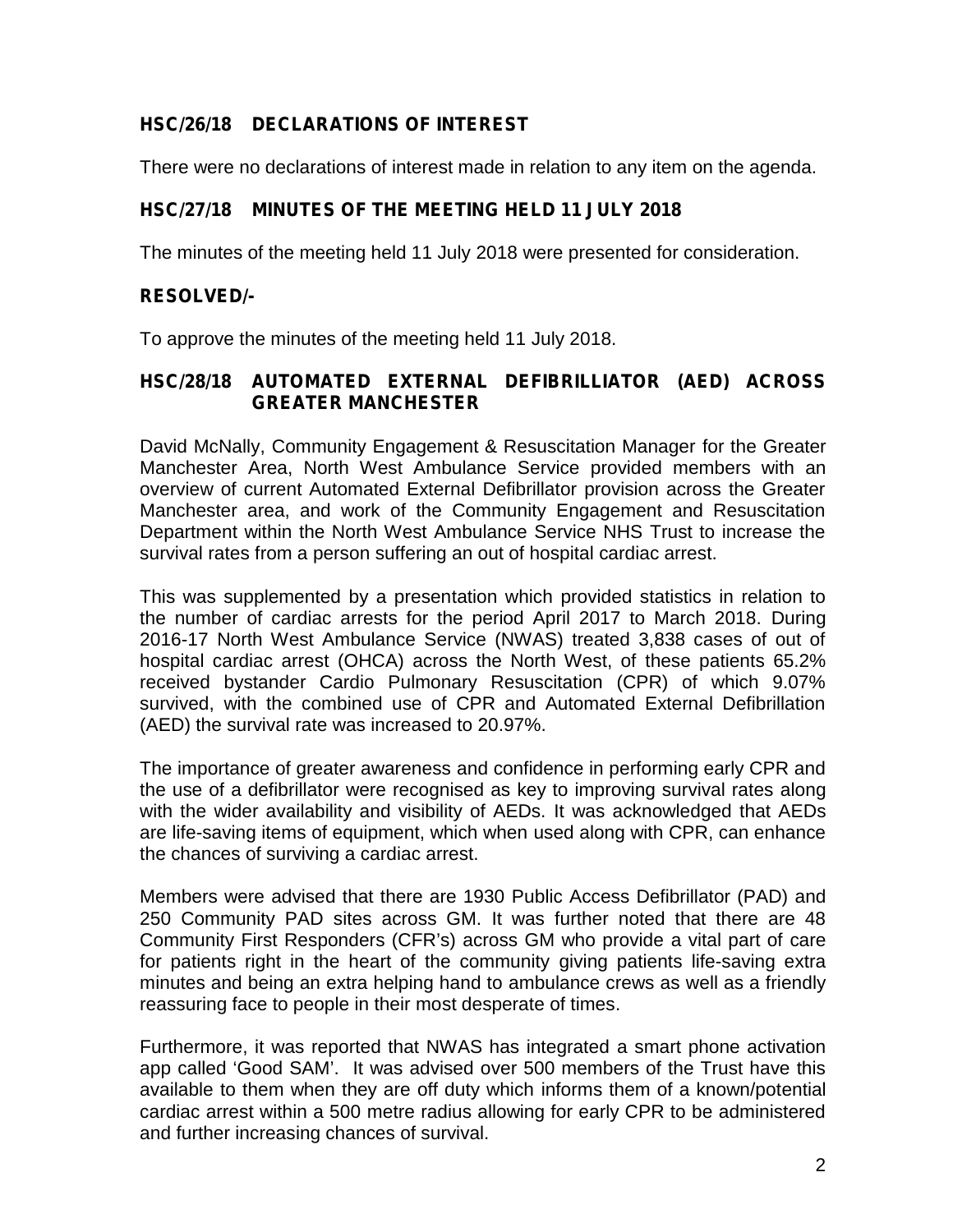It was acknowledged that there are further engagement opportunities across all partners within the Greater Manchester area, to allow knowledge to be shared to enhance further the difference the training and devices can make to the survival of people suffering an out of hospital cardiac arrest.

In support of the objective to increase the survival of people suffering an out of hospital cardiac arrest, the Committee suggested that a call for action campaign utilising social media to request the registration of existing PADs along with the promotion of the training for community first responders. It was agreed that the registration form for defibrillators would be provided to all members of the Committee to promote and share across networks and localities. It was proposed that coordination of the any promotion would be undertaken with colleagues in Greater Manchester Fire and Rescue Service (GMFRS) and the GM Combined Authority (GMCA).

The committee considered the opportunities to encourage more individuals to become community responders. A member highlighted the cost involved for arranging first aid training and it was suggested that individuals working in coaching and junior clubs/organisations across the conurbation are a resource that could be utilised to receive CPR training. It was acknowledged that first aid training provided by private companies can be expensive but community CPR training and education is delivered free of charge in partnership by GMFRS and NWAS at specific events in order to develop mass awareness.

Members discussed the fear that exists with regards to using the defibrillator. It was suggested that the message that a defibrillator will not work unless a person is in cardiac arrest, therefore, you cannot hurt someone with a defibrillator should be promoted in order to raise confidence within communities.

Tony Hunter, Director of Prevention and Protection, GMFRS provided an overview of the collective work to improve the rates of survival to discharge in GM. It was reported that public service reform has improved the collaborative response across all blue light organisations and provided highlights of the work being undertaken by GMFRS in support.

## **RESOLVED/-**

- 1. To support this ongoing work;
- 2. To increase awareness created through partnership working;
- 3. To provide the registration form for defibrillators;
- 4. Members to promote and raise awareness of the defibrillator registration across localities and networks;
- 5. To provide further information to members on the opportunities to engage communities to undertake CPR training.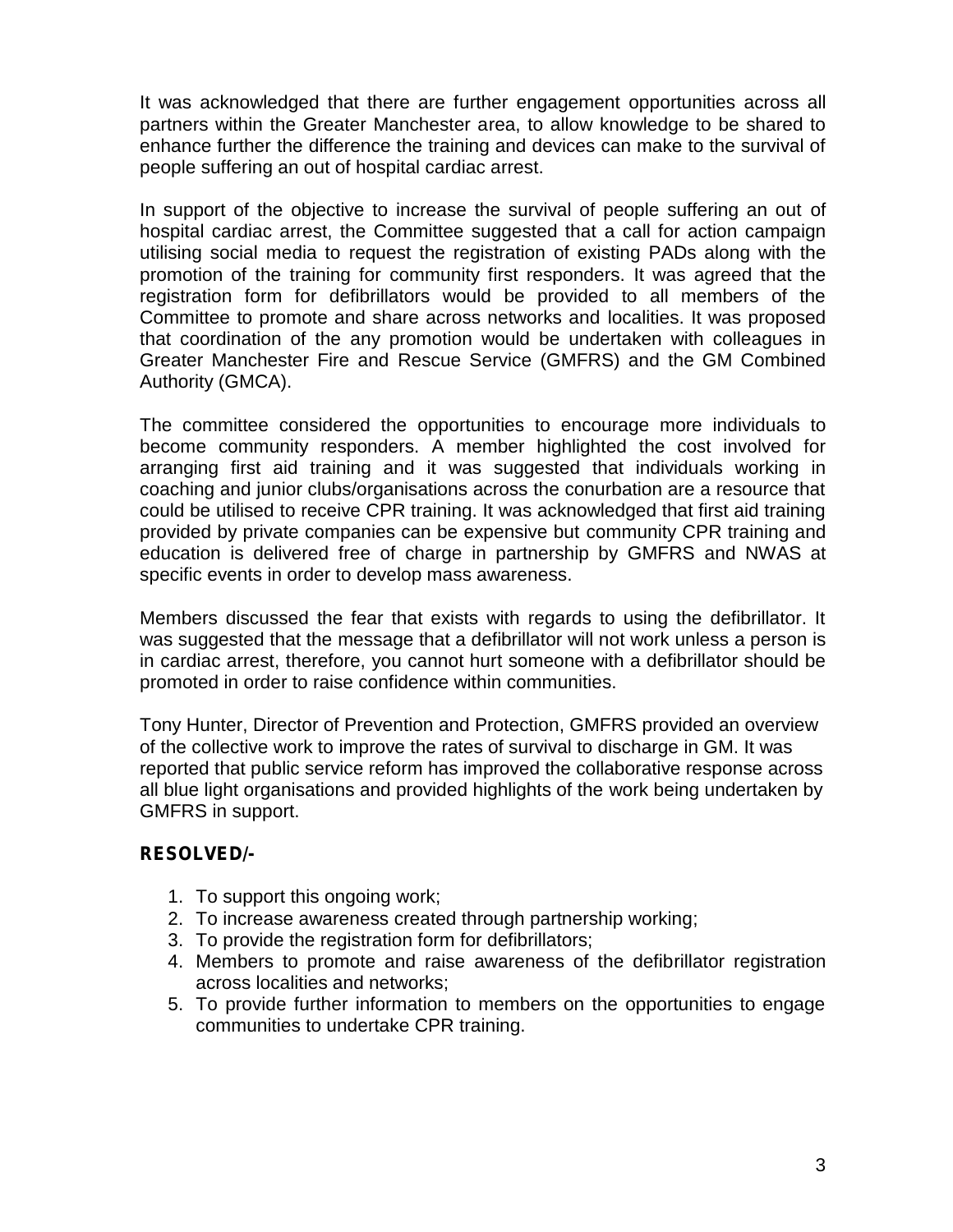#### **HSC/29/18 LOCAL CARE ORGANISATION (LCO) DEVELOPMENT ACROSS GREATER MANCHESTER**

Warren Heppolette, Executive Lead, Strategy & System Development, GM Health and Social Care Partnership, introduced a paper which set out the approach and findings towards understanding the development of LCOs. It described the core model features that drive success, learning to date and how work will continue to increase the pace of change so all residents in GM can benefit from these models of care.

It was advised that the process has highlighted essential learning such as: the significance of integrated neighbourhood level working, a single leadership structure, clarity on permissions and accountabilities which, amongst others, are vital to successful delivery of new models of care.

The evaluation and learning from these reviews have been presented against the four key themes of an LCO. This will inform the work programme of the LCO Network for 18/19 and the continued support to move forward through revised ways of working.

The four key themes at the core of LCO development were highlighted to the Board along with the intention to gain a deeper understanding of the capability to deliver single leadership and management arrangements together with integrated governance in a place which delivers a culture for change and empowered staff at neighbourhood level.

Examples of localities where progress was being made against the four key themes were highlighted to members. It was acknowledged that further work was required to provide comparative data in order to measure performance and it was proposed that a further update which would include a dashboard of indicators could be provided to the Committee for review in March.

In support of the development of the LCO network members commented on the significance of the report for local health scrutiny committees to obtain a more thorough understanding of the development as the centre piece of transforming community based care and support. It was suggested that further case studies to emphasise what LCO development means in practice for communities and workforce would be valuable for communication.

It was acknowledged that individual case studies along with performance measures that can demonstrate the benefits of change would assist in identification and public recognition of the role of LCO's.

Members discussed the valuable role of IT support and financial constraints in adult and childrens social care to support prevention and enable conditions to be managed at home and in the community. The financial gap around adult social care funding in particular was highlighted and members were advised that GM's submission to Government ahead of the Comprehensive Spending Review would demonstrate the impact of the lack of an appropriately funded model for adult social care across the system.